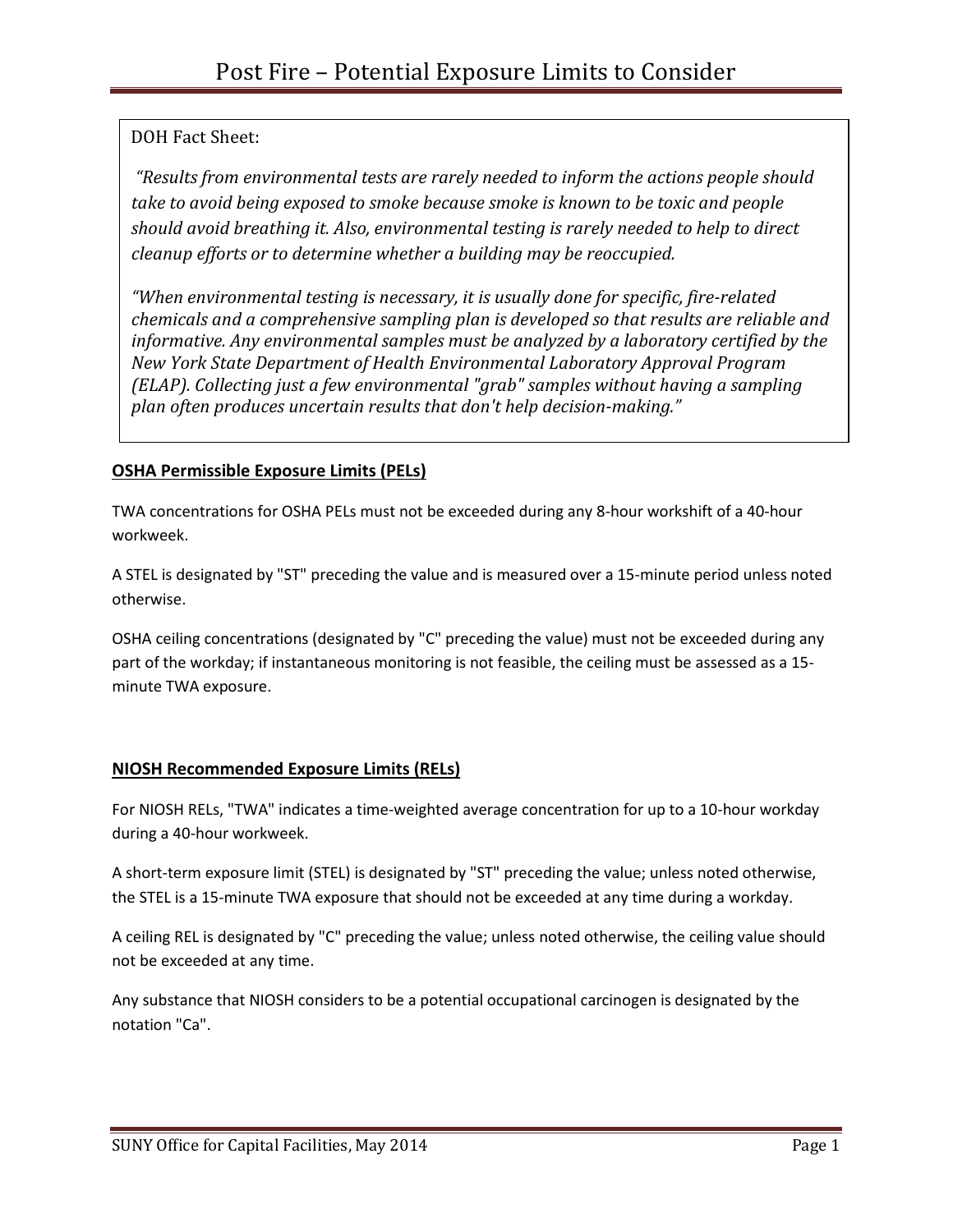The "[skin]" designation indicates the potential for dermal absorption; skin exposure should be prevented as necessary through the use of good work practices, gloves, coveralls, goggles, and other appropriate equipment.

The IDLH was considered a maximum concentration above which only a highly reliable breathing apparatus providing maximum worker protection should be permitted. In determining IDLH values, NIOSH considered the ability of a worker to escape without loss of life or irreversible health effects along with certain transient effects, such as severe eye or respiratory irritation, disorientation, and in coordination, which could prevent escape. As a safety margin, IDLH values are based on effects that might occur as a consequence of a 30-minute exposure. However, the 30-minute period was NOT meant to imply that workers should stay in the work environment any longer than necessary; in fact, EVERY EFFORT SHOULD BE MADE TO EXIT IMMEDIATELY!

### **American Industrial Hygiene Association (AIHA) Emergency Response Planning Guidelines ERPGs**

ERPG Definitions: The AIHA ERP Committee has utilized three guidance concentration levels. Each of these levels is defined and briefly discussed below:

ERPG-3: "The maximum airborne concentration below which it is believed that nearly all individuals could be exposed for up to one hour without experiencing or developing life-threatening health effects."

The ERPG-3 level is a worst-case planning level above which there is the possibility that some members of the community may develop life threatening health effects. This guidance level could be used to determine the airborne concentration of a chemical that could pose life threatening consequences should an accident occur. This concentration could be used in planning stages to project possible levels in the community. Once the distance from the release to the ERPG-3 level is known, the steps to mitigate the potential for such a release can be established.

ERPG-2: "The maximum airborne concentration below which it is believed that nearly all individuals could be exposed for up to one hour without experiencing or developing irreversible or other serious health effects or symptoms which could impair an individual's ability to take protective action."

Above ERPG-2, there may be significant adverse health effects, signs, or symptoms for some members of the community which could impair an individual's ability to take protective action. These effects might include severe eye or respiratory irritation, muscular weakness, CNS impairments, or serious adverse health effects.

ERPG-1: "The maximum airborne concentration below which it is believed that nearly all individuals could be exposed for up to one hour without experiencing other than mild, transient adverse health effects or without perceiving a clearly defined objectionable odor."

The ERPG-1 identifies a level which does not pose a health risk to the community but which may be noticeable due to slight odor or mild irritation. In the event that a small non-threatening release has occurred, the community could be notified that they may notice an odor or slight irritation but that concentrations are below those which could cause unacceptable health effects. For some materials, because of their properties, there may not he an ERPG-1. Such cases would include substances for which sensory perception levels are higher than the ERPG-2 level. In those cases, the ERPG-1 level would be given as "Not Appropriate." It is also possible that no valid sensory perception data are available for the chemical. In these cases, the ERPG-1 level would be given as "Insufficient Data."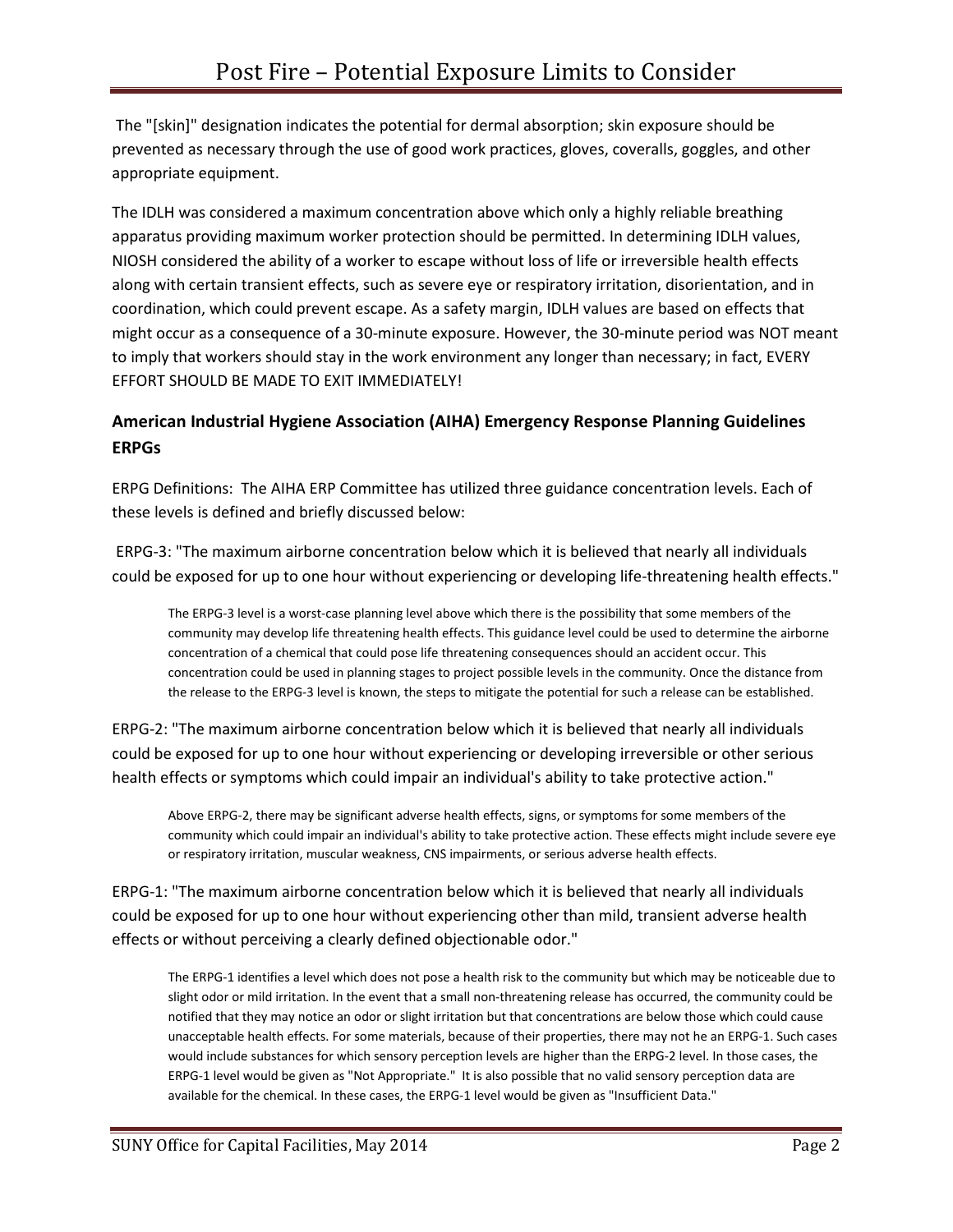#### **AEGLs Acute Exposure Guidelines Levels**

(United States Environmental Protection Agency, downloaded from website 4/15/14, http://www.epa.gov/oppt/aegl/index.htm)

AEGLs represent threshold exposure limits for the general public and are applicable to emergency exposure periods ranging from 10 minutes to 8 hours. AEGL-2 and AEGL-3, and AEGL-1 values as appropriate, will be developed for each of five exposure periods (10 and 30 minutes, 1 hour, 4 hours, and 8 hours) and will be distinguished by varying degrees of severity of toxic effects. It is believed that the recommended exposure levels are applicable to the general population including infants and children, and other individuals who may be susceptible. The three AEGLs have been defined as follows:

AEGL-1 is the airborne concentration, expressed as parts per million or milligrams per cubic meter (ppm or mg/m3) of a substance above which it is predicted that the general population, including susceptible individuals, could experience notable discomfort, irritation, or certain asymptomatic nonsensory effects. However, the effects are not disabling and are transient and reversible upon cessation of exposure.

AEGL-2 is the airborne concentration (expressed as ppm or mg/m3) of a substance above which it is predicted that the general population, including susceptible individuals, could experience irreversible or other serious, long-lasting adverse health effects or an impaired ability to escape.

AEGL-3 is the airborne concentration (expressed as ppm or mg/m3) of a substance above which it is predicted that the general population, including susceptible individuals, could experience lifethreatening health effects or death.

Airborne concentrations below the AEGL-1 represent exposure levels that can produce mild and progressively increasing but transient and nondisabling odor, taste, and sensory irritation or certain asymptomatic, nonsensory effects. With increasing airborne concentrations above each AEGL, there is a progressive increase in the likelihood of occurrence and the severity of effects described for each corresponding AEGL. Although the AEGL values represent threshold levels for the general public, including susceptible subpopulations, such as infants, children, the elderly, persons with asthma, and those with other illnesses, it is recognized that individuals, subject to unique or idiosyncratic responses, could experience the effects described at concentrations below the corresponding AEGL.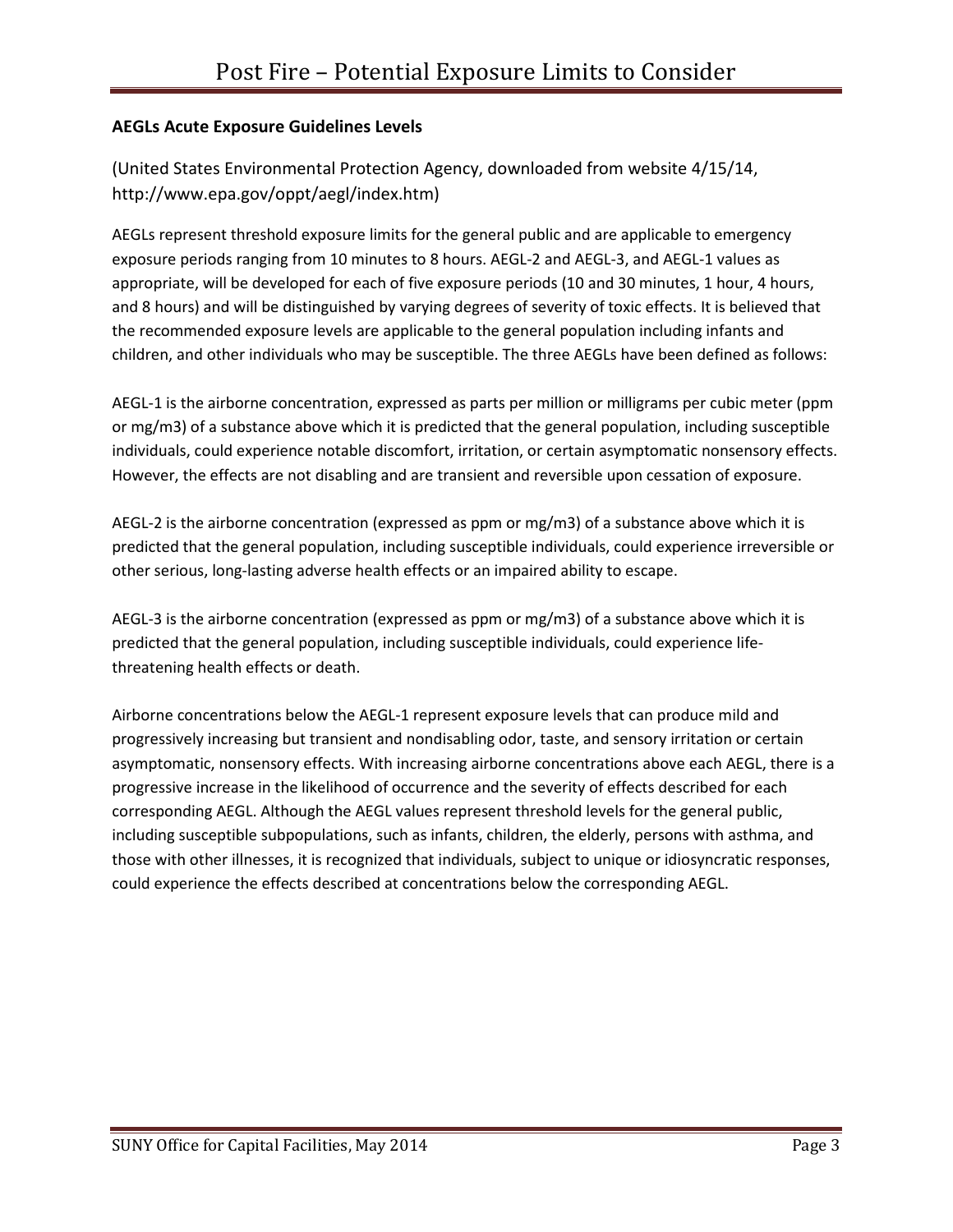## **Hydrochloric Acid - Exposure Limits**

from OSHA Occupational Chemical Database website 3/12/14

| <b>OSHA</b>           |           | <b>NIOSH</b>          |           | <b>Related Information</b>                                                     |  |
|-----------------------|-----------|-----------------------|-----------|--------------------------------------------------------------------------------|--|
|                       |           |                       |           | <b>AIHA Emergency</b><br><b>Response Planning</b><br><b>Guidelines - ERPG-</b> |  |
| PEL-TWA ppm:          | NA.       | <b>REL-TWA ppm:</b>   | <b>NA</b> | 1/ERPG-2/ERPG-3:                                                               |  |
| <b>PEL-TWA</b>        |           | <b>REL-TWA</b>        |           |                                                                                |  |
| $mg/m3$ :             | NA        | $mg/m3$ :             | <b>NA</b> | 3 ppm/20 ppm/150 ppm                                                           |  |
| PEL-STEL ppm:         | <b>NA</b> | <b>REL-STEL ppm:</b>  | <b>NA</b> |                                                                                |  |
| <b>PEL-STEL</b>       |           | <b>REL-STEL</b>       |           |                                                                                |  |
| $mg/m3$ :             | NA.       | $mg/m3$ :             | NА        |                                                                                |  |
| PEL-C ppm:            | 5         | REL-C ppm:            | 5         |                                                                                |  |
|                       |           |                       |           | Carcinogen                                                                     |  |
| PEL-C mg/m3:          | 7         | REL-C mg/m3:          | 7         | <b>Classifications:</b>                                                        |  |
| <b>Skin Notation:</b> | N         | <b>Skin Notation:</b> | N         | IARC-3, TLV-A4                                                                 |  |
| <b>Notes: NA</b>      |           | <b>Notes: NA</b>      |           |                                                                                |  |
|                       |           | <b>IDLH</b> ppm:      | 50        |                                                                                |  |
|                       |           | IDLH mg/m3:           | NА        |                                                                                |  |
|                       |           | <b>IDLH Notes:</b>    | NА        |                                                                                |  |

# **Hydrocyanic Acid - Exposure Limits**

## from OSHA Occupational Chemical Database website 3/12/14

| <b>OSHA</b>           |           | <b>NIOSH</b>          | <b>Related Information</b> |                                                                                                    |  |
|-----------------------|-----------|-----------------------|----------------------------|----------------------------------------------------------------------------------------------------|--|
| PEL-TWA ppm:          | 10        | <b>REL-TWA ppm:</b>   | NA                         | <b>AIHA Emergency</b><br><b>Response Planning</b><br><b>Guidelines - ERPG-</b><br>1/ERPG-2/ERPG-3: |  |
| <b>PEL-TWA</b>        |           |                       |                            |                                                                                                    |  |
| $mg/m3$ :             | 11        | REL-TWA mg/m3:        | NA.                        | NA/10 ppm/25 ppm                                                                                   |  |
| PEL-STEL ppm:         | <b>NA</b> | <b>REL-STEL ppm:</b>  | 4.7                        |                                                                                                    |  |
| <b>PEL-STEL</b>       |           | <b>REL-STEL</b>       |                            |                                                                                                    |  |
| $mg/m3$ :             | NА        | $mg/m3$ :             | 5                          |                                                                                                    |  |
| PEL-C ppm:            | <b>NA</b> | REL-C ppm:            | <b>NA</b>                  |                                                                                                    |  |
|                       |           |                       |                            | Carcinogen                                                                                         |  |
| PEL-C mg/m3:          | <b>NA</b> | REL-C mg/m3:          | NA.                        | <b>Classifications:</b>                                                                            |  |
| <b>Skin Notation:</b> | Υ         | <b>Skin Notation:</b> | Υ                          | EPA-II                                                                                             |  |
| <b>Notes: NA</b>      |           | <b>Notes: NA</b>      |                            |                                                                                                    |  |
|                       |           | <b>IDLH</b> ppm:      | 50                         |                                                                                                    |  |
|                       |           | IDLH mg/m3:           | NA.                        |                                                                                                    |  |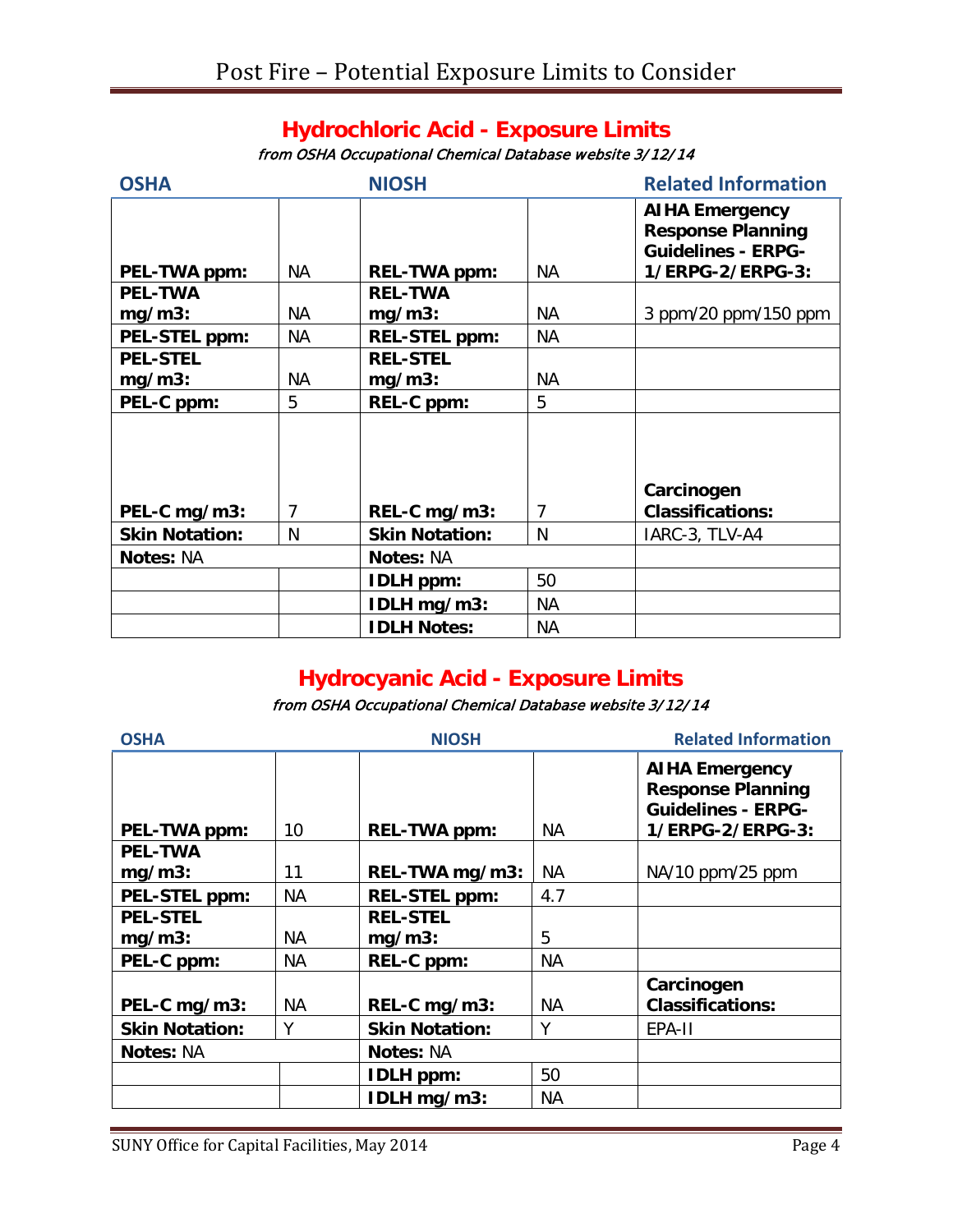| NА<br>. .<br>$- -$<br>.<br>--- |  |
|--------------------------------|--|

# **Carbon Monoxide - Exposure Limits**

from OSHA Occupational Chemical Database website 3/12/14

| <b>OSHA</b>           |           | <b>NIOSH</b>          |           | <b>Related Information</b>                                                                         |  |
|-----------------------|-----------|-----------------------|-----------|----------------------------------------------------------------------------------------------------|--|
| PEL-TWA ppm:          | 50        | <b>REL-TWA ppm:</b>   | 35        | <b>AIHA Emergency</b><br><b>Response Planning</b><br><b>Guidelines - ERPG-</b><br>1/ERPG-2/ERPG-3: |  |
| <b>PEL-TWA</b>        |           | <b>REL-TWA</b>        |           | 200 ppm/350 ppm/500                                                                                |  |
| $mg/m3$ :             | 55        | $mg/m3$ :             | 40        | ppm                                                                                                |  |
| <b>PEL-STEL ppm:</b>  | <b>NA</b> | <b>REL-STEL ppm:</b>  | <b>NA</b> |                                                                                                    |  |
| <b>PEL-STEL</b>       |           | <b>REL-STEL</b>       |           |                                                                                                    |  |
| $mg/m3$ :             | ΝA        | $mg/m3$ :             | <b>NA</b> |                                                                                                    |  |
| PEL-C ppm:            | NА        | REL-C ppm:            | 200       |                                                                                                    |  |
| PEL-C mg/m3:          | NА        | REL-C mg/m3:          | 229       | Carcinogen<br><b>Classifications:</b>                                                              |  |
| <b>Skin Notation:</b> | N         | <b>Skin Notation:</b> | N         | <b>NA</b>                                                                                          |  |
| <b>Notes: NA</b>      |           | <b>Notes: NA</b>      |           |                                                                                                    |  |
|                       |           | <b>IDLH</b> ppm:      | 1200      |                                                                                                    |  |
|                       |           | IDLH mg/m3:           | <b>NA</b> |                                                                                                    |  |
|                       |           | <b>IDLH Notes:</b>    | <b>NA</b> |                                                                                                    |  |

# **Ammonia - Exposure Limits**

## from OSHA Occupational Chemical Database website 3/12/14

| <b>OSHA</b>           |           | <b>NIOSH</b>          |           | <b>Related Information</b>                                                                         |  |
|-----------------------|-----------|-----------------------|-----------|----------------------------------------------------------------------------------------------------|--|
| PEL-TWA ppm:          | 50        | <b>REL-TWA ppm:</b>   | 25        | <b>AIHA Emergency</b><br><b>Response Planning</b><br><b>Guidelines - ERPG-</b><br>1/ERPG-2/ERPG-3: |  |
| <b>PEL-TWA</b>        |           | <b>REL-TWA</b>        |           | 25 ppm/150 ppm/750                                                                                 |  |
| $mg/m3$ :             | 35        | $mg/m3$ :             | 18        | ppm                                                                                                |  |
| PEL-STEL ppm:         | <b>NA</b> | <b>REL-STEL ppm:</b>  | 35        |                                                                                                    |  |
| <b>PEL-STEL</b>       |           | <b>REL-STEL</b>       |           |                                                                                                    |  |
| $mg/m3$ :             | NА        | $mg/m3$ :             | 27        |                                                                                                    |  |
| PEL-C ppm:            | NА        | REL-C ppm:            | <b>NA</b> |                                                                                                    |  |
| PEL-C mg/m3:          | NА        | REL-C mg/m3:          | NА        | Carcinogen<br><b>Classifications:</b>                                                              |  |
| <b>Skin Notation:</b> | N         | <b>Skin Notation:</b> | N         | NА                                                                                                 |  |
| <b>Notes: NA</b>      |           | <b>Notes: NA</b>      |           |                                                                                                    |  |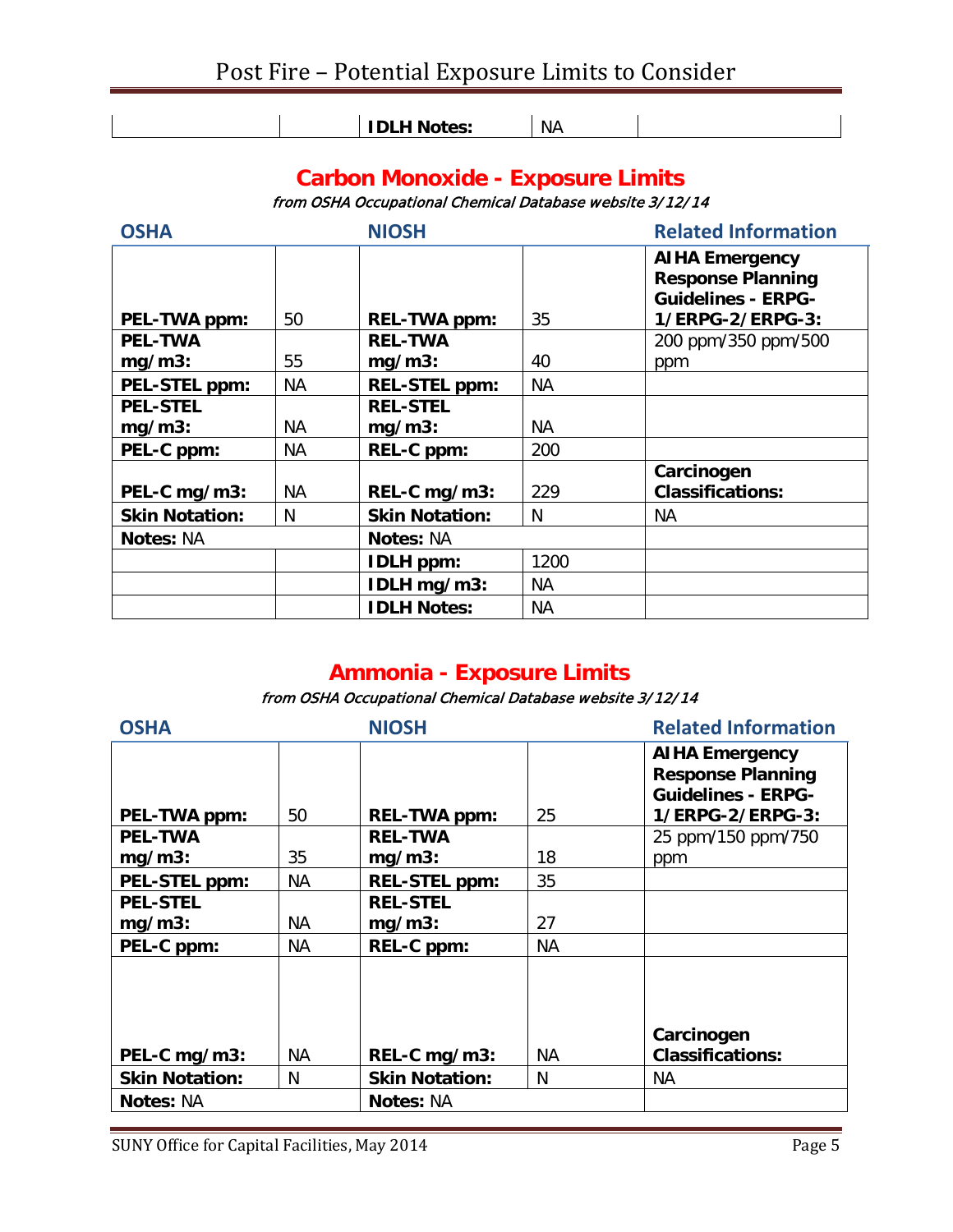|  | <b>IDLH</b> ppm:   | 300       |  |
|--|--------------------|-----------|--|
|  | IDLH $mg/m3$ :     | <b>NA</b> |  |
|  | <b>IDLH Notes:</b> | <b>NA</b> |  |

# **Nitrogen Dioxide - Exposure Limits**

from OSHA Occupational Chemical Database website 3/12/14

| <b>OSHA</b>           |           | <b>NIOSH</b>          |     | <b>Related Information</b>                                                                         |  |
|-----------------------|-----------|-----------------------|-----|----------------------------------------------------------------------------------------------------|--|
| PEL-TWA ppm:          | NA.       | <b>REL-TWA ppm:</b>   | NА  | <b>AIHA Emergency</b><br><b>Response Planning</b><br><b>Guidelines - ERPG-</b><br>1/ERPG-2/ERPG-3: |  |
| <b>PEL-TWA</b>        |           | <b>REL-TWA</b>        |     |                                                                                                    |  |
| $mg/m3$ :             | NА        | $mg/m3$ :             | NА  | 1 ppm/15 ppm/30 ppm                                                                                |  |
| <b>PEL-STEL ppm:</b>  | <b>NA</b> | <b>REL-STEL ppm:</b>  | 1   |                                                                                                    |  |
| <b>PEL-STEL</b>       |           | <b>REL-STEL</b>       |     |                                                                                                    |  |
| $mg/m3$ :             | NA.       | $mg/m3$ :             | 1.8 |                                                                                                    |  |
| PEL-C ppm:            | 5         | REL-C ppm:            | NА  |                                                                                                    |  |
| PEL-C mg/m3:          | 9         | REL-C mg/m3:          | NА  | Carcinogen<br><b>Classifications:</b>                                                              |  |
| <b>Skin Notation:</b> | N         | <b>Skin Notation:</b> | N   | TLV-A4                                                                                             |  |
| <b>Notes: NA</b>      |           | <b>Notes: NA</b>      |     |                                                                                                    |  |
|                       |           | <b>IDLH</b> ppm:      | 20  |                                                                                                    |  |
|                       |           | IDLH mg/m3:           | NА  |                                                                                                    |  |
|                       |           | <b>IDLH Notes:</b>    | NА  |                                                                                                    |  |